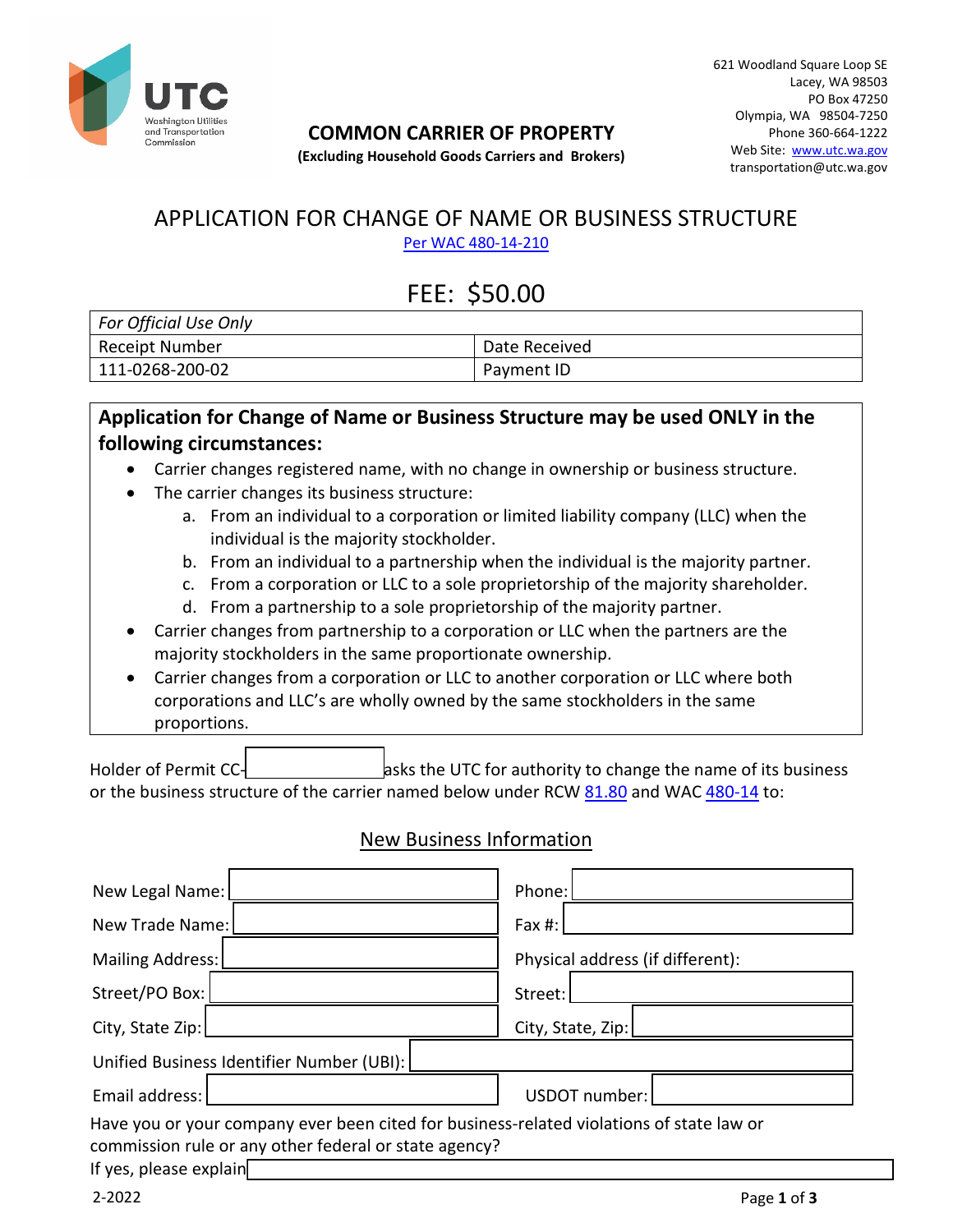#### Type of Business Structure:

| $\Box$ Individual                                                                                                                                                                                                              | $\Box$ Partnership $\Box$ Limited Liability Company |                                             | $\Box$ Corporation State of Inc. $\Box$  |  |  |  |
|--------------------------------------------------------------------------------------------------------------------------------------------------------------------------------------------------------------------------------|-----------------------------------------------------|---------------------------------------------|------------------------------------------|--|--|--|
| <b>NAME</b>                                                                                                                                                                                                                    | <b>TITLE</b>                                        |                                             | <b>% OF SHARES</b>                       |  |  |  |
|                                                                                                                                                                                                                                |                                                     |                                             |                                          |  |  |  |
|                                                                                                                                                                                                                                |                                                     |                                             |                                          |  |  |  |
|                                                                                                                                                                                                                                |                                                     |                                             |                                          |  |  |  |
|                                                                                                                                                                                                                                | <b>Previous Business Information</b>                |                                             |                                          |  |  |  |
| Current Legal Name:   <b>Mature 2018</b>                                                                                                                                                                                       |                                                     |                                             | Phone: <u>  ________________________</u> |  |  |  |
|                                                                                                                                                                                                                                |                                                     |                                             |                                          |  |  |  |
| <b>Mailing Address:</b>                                                                                                                                                                                                        |                                                     |                                             | Physical address: (if different):        |  |  |  |
| Street/PO Box: Department of the Contract of the Contract of the Contract of the Contract of the Contract of the Contract of the Contract of the Contract of the Contract of the Contract of the Contract of the Contract of t |                                                     | Street: <u>[www.community.com</u>           |                                          |  |  |  |
| <u> 1989 - Johann Barn, amerikansk politiker (</u>                                                                                                                                                                             |                                                     | City, State, Zip: <u>2008 - 2009 - 2009</u> |                                          |  |  |  |
| $\Box$ Individual $\Box$ Partnership $\Box$ Limited Liability Company $\Box$ Corporation State of Inc.                                                                                                                         |                                                     |                                             |                                          |  |  |  |
| <b>NAME</b>                                                                                                                                                                                                                    | <u>TITLE</u>                                        |                                             | <b>% OF SHARES</b>                       |  |  |  |
|                                                                                                                                                                                                                                |                                                     |                                             |                                          |  |  |  |
|                                                                                                                                                                                                                                |                                                     |                                             |                                          |  |  |  |
|                                                                                                                                                                                                                                |                                                     |                                             |                                          |  |  |  |
| <b>CERTIFICATION</b>                                                                                                                                                                                                           |                                                     |                                             |                                          |  |  |  |

I, the applicant, affirms that the change of name or business structure does not involve a change in ownership, management or control of the operating authority. The applicant requests that the Commission transfer CC-**COMET 2008** as provided in RCW 81.80. I hereby declare and affirm that the information in this application is true and correct, and that I am the applicant or I am authorized to execute and file this document on behalf of the applicant.

| Date |  |  |
|------|--|--|

Applicant Name